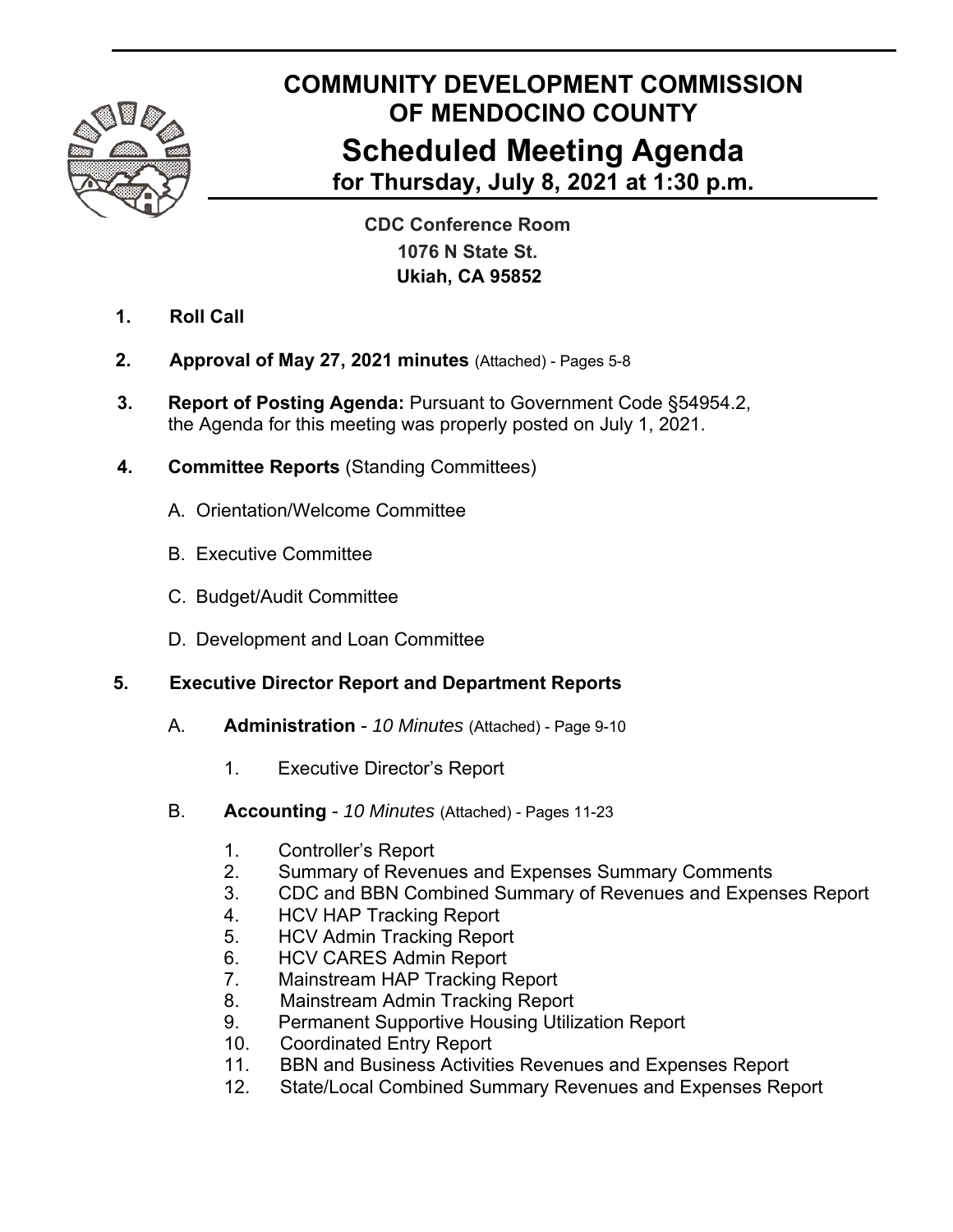- C. **Development and Sustainability**  *10 Minutes* (Attached) Pages 24-26
	- 1. Development & Sustainability Department Report
	- 2. Work Order Analysis by Completion Month Report
- D. **Housing**  *15 Minutes* (Attached) Pages 27-34
	- 1. Housing Manager's Report
	- 2. Housing Quality Inspection Report
	- 3. Occupancy Status Report
	- 4. Agency Owned Report
- **6. Announcements** None
- **7. Board Correspondence** None
- **8. Media/Information** None
- **9. Unfinished Business**  None
- **10. New Business**  *15 Minutes*
	- A. **TIMED ITEM 1:40 PM, Public Hearing, Discussion and Possible Adoption of Resolution #2040-21 Approving PHA Certifications of Compliance with Annual Plans and Related Regulation: Board Resolution to Accompany the Annual PHA Plan** - Pages 35-47
	- B. **Discussion and Possible Action Regarding Resolution #2041-21 Changes in Lease for Owned and Managed Properties** - Pages 48-72
	- C. **Discussion and Possible Action Regarding Resolution #2042-21 modification of:**

**CHAPTER III COMPLETION OF APPLICATION, PREFERENCES, DETERMINATION OF ELIGIBILITY, AND SELECTION OF FAMILIES AND** 

**XXI PROJECT BASED VOUCHER** 

**To the Housing Choice Voucher Administrative Plan, which is a supporting document to the Public Housing Annual Plan** - Page 73-152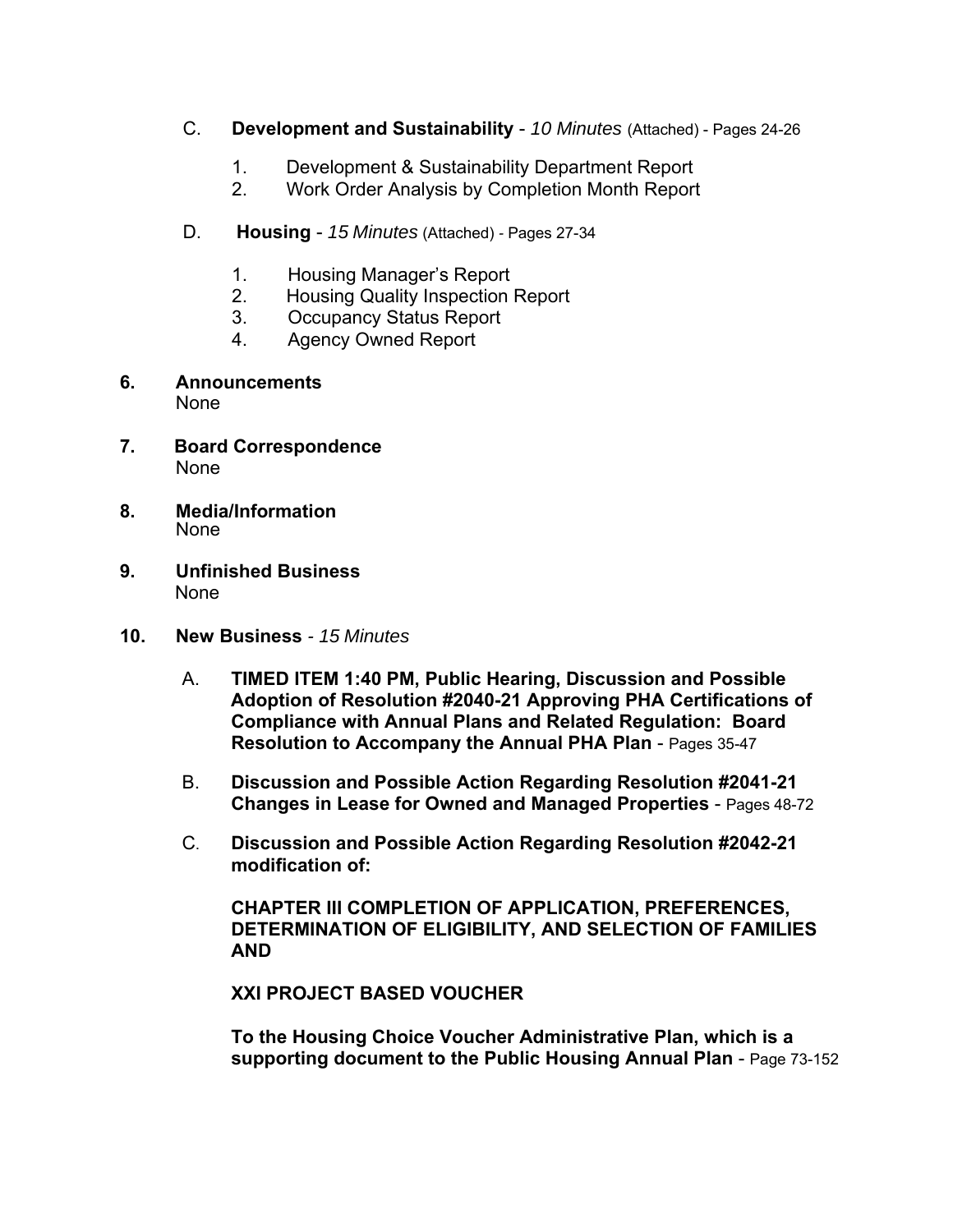- D. **Discussion and Possible Action Regarding Resolution #2043-21 Adopting the Salary Schedule Effective July 08, 2021** - Pages 153-157
- E. **Discussion and Possible Action Regarding Executive Director Yearly Evaluation (Closed Session) – Government Code 54957** - Page 158
- **11. Public Expression**
- **12. Adjournment**

## **PUBLIC EXPRESSION**

The Commission welcomes participation in the meeting. Comments shall be limited so that everyone may be heard. This item is limited to matters under the jurisdiction of the Commission which are not on the posted agenda and items which have not already been considered by the Commission. The Commission limits testimony on matters not on the agenda to three minutes per person and not more than 10 minutes for a particular subject. No action will be taken. Individuals wishing to address the Commission under Public Expression are welcome to do so throughout the meeting day. To best facilitate these items, please notify either the Chair of the Board, or a Commissioner.

## **AMERICANS WITH DISABILITIES ACT (ADA) COMPLIANCE**

The Commission complies with ADA requirements and upon request, will attempt to reasonably accommodate individuals with disabilities by making meeting material available in appropriate alternative formats (pursuant to Government Code Section 54953.2). Anyone requiring reasonable accommodation to participate in the meeting should contact the Office Representative I by calling (707) 463-5462 x 121 at least five business days prior to the meeting.

## **ADDITIONS TO AGENDA**

The Brown Act identifies the following three situations in which a body is permitted to take action on a matter not on the posted agenda:

(1) Pursuant to Section 54954.2(b) (2) the body may discuss a non-agenda item when the body determines that the matter in question constitutes an emergency pursuant to Section 54956.5.

(2) Pursuant to Section 54954.2(b) (2) the body may discuss a non-agenda item